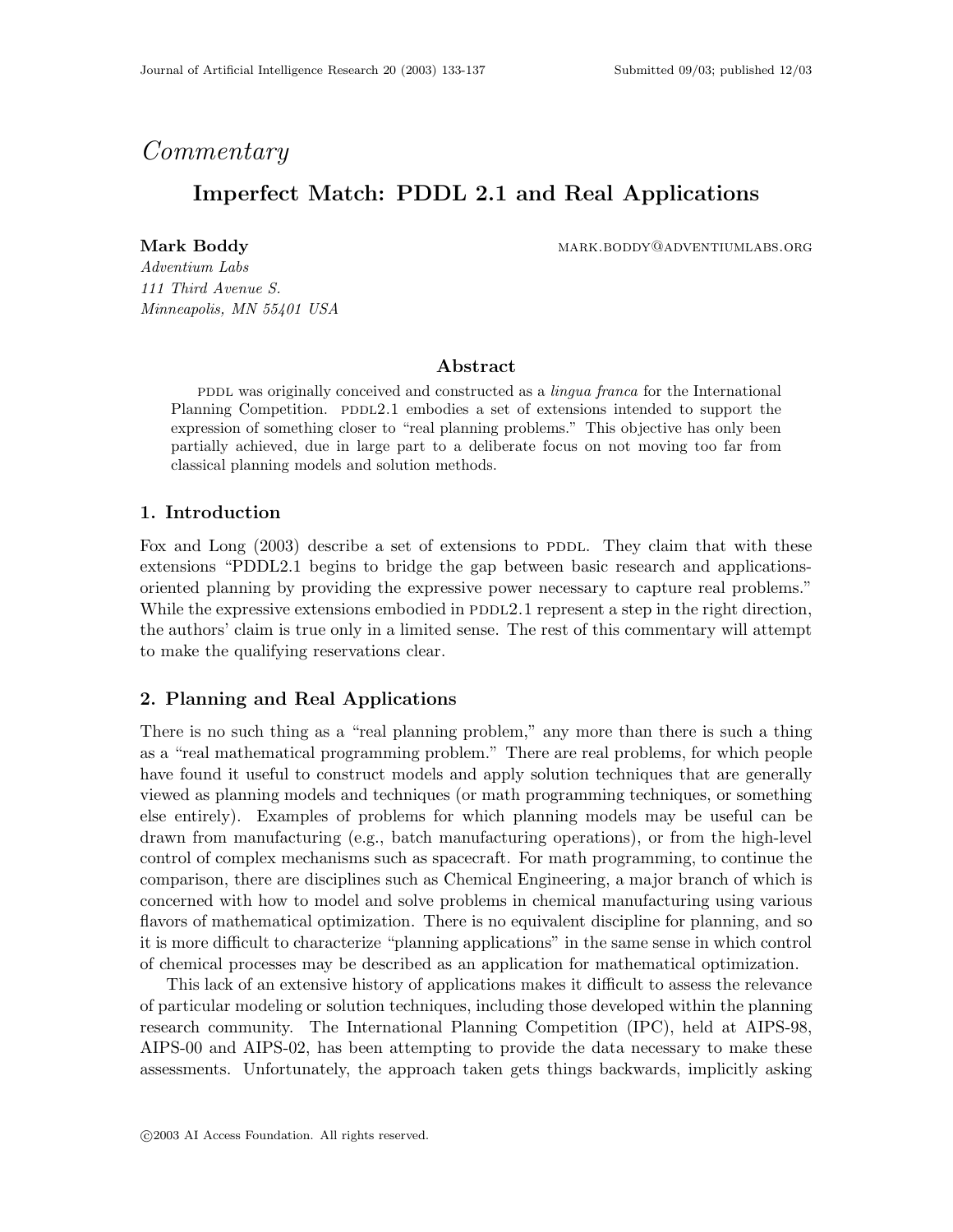#### MARK BODDY

"how can we extend the models everybody in a particular community is comfortable working with, so that they are closer to what we think is needed for a real application?"

If planning research is to be viewed as a discipline akin to mathematics, this kind of extension from known theoretical constructs makes sense. If planning is engineering and real applications are the point, theoretical work should emerge from, or at the very least be tested against, generalization and abstractions of real applications. The classical planning approach grew out of work on theorem-proving and dynamic logics, and ever since has most fruitfully been applied in domains involving minimal interaction with the physical world, which describes some planning domains (softbots and other software agent-based applications, for example), but not the vast majority of them. Of the systems cited in Fox and Long's Introduction as having been applied to real planning problems (SIPE, O-PLAN, HSTS, and IxTeT), none are conventional classical planners constructing totally-ordered sequences of operators. All of them use some combination of methods drawn from temporal network planning and HTN (task decomposition) planning. Other work applying planning methods to real applications, for example ASPEN (Fukunaga et al., 1997), does not make much use of classical planning techniques, either. Perhaps classical planning is addressing the wrong problem, or the wrong parts of the problem, for most real applications.

## 3. Evaluating the Language Itself

As argued by a long line of people going back at least to Hendrix (1973), a point-based temporal model in which instantaneous events effect changes in the world state can be used to build very expressive models of system dynamics, simply by treating those events as the starting or ending points of intervals over which propositions hold or processes change the world state. Over the past decade or so, Reiter (2001) and others have extended the semantics of the Situation Calculus (McCarthy & Hayes, 1969) to encompass overlapping actions, metric quantities, continuous change, exogenous actions, limited knowledge, contingent action effects, and actions with uncertain effects, among other things. As presented by Fox and Long, PDDL2.1 can be used to express many of the things one might want to represent for a real problem. However, there is a difference between saying that something can be expressed in a given language, and that that expression is natural, intuitive, or easy to use.

Take the modeling of resources as an example:  $PDDL2.1$  is expressive enough to represent unary resources (trucks, tools), capacity resources (power, weight), and consumable resources (fuel). But there is no easy way in the language to refer to properties of the resource itself. Everything is encoded in the action representation, as for example in the modeling of TOTAL-FUEL-USED in the example of Figure 5. In many real domains, resources are primary, in the sense that the hard part of the problem is figuring out how to resolve resource conflicts, within the other constraints in the problem statement.

## 3.1 Form Follows Function

The significance of the distinction between what can expressed and how easily it can be expressed or manipulated depends on what roles the language is intended to fill.  $PDDL2.1$ is in its origins and current use a language for the planning competition. As long as the current language permits the (not necessarily terribly natural) expression of required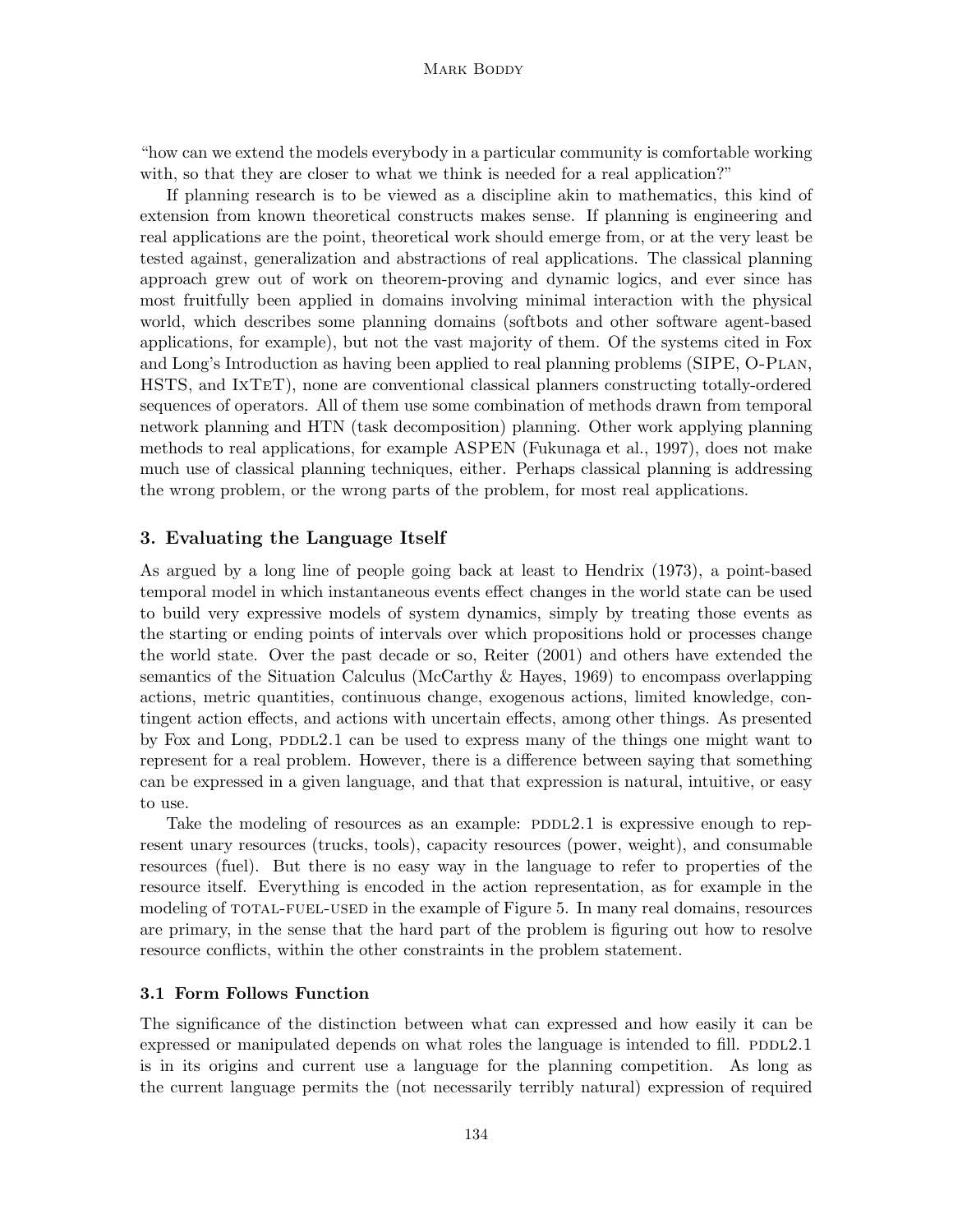features of the domain and planning problem, perhaps there is no problem. Competitors who wish to construct special-purpose data structures such as explicit representations of resources are free to do so.

If PDDL2.1 is to be employed beyond the IPC, what role(s) are intended? A high-level modeling language for real applications has very different requirements from a competition standard, different again from a language used to pass planning problems and solutions in machine-readable forms, different yet again from a modular, locally-extensible language used as a research tool, permitting researchers to exchange example domains so as to be able to compare results using different techniques on the same data.<sup>1</sup>

#### 3.2 Specific Problems with the Language

Finally, there are some specific problems with the current semantics of PDDL2.1, which should be addressed pretty much whatever use it is to be put to.

#### 3.2.1 Holdovers From the Classical Model

Fox and Long are explicit about having made choices in both syntax and semantics to keep a familiar feel to the language for the classical planning community. This makes good sense if the objective is to use the language to push the boundaries of what can be done using or extending the models and methods currently popular in the research community, but does little to support, and may in some cases actively hinder, the introduction of features drawn from real applications.

There are several problems resulting from this stance. First, the language is explicitly restricted to ensure a finite set of ground actions, specifically because some planning algorithms require this. This precludes the modeling of a number of different kinds of domain features, for example the explicit creation and destruction of objects (e.g., intermediate data products, in an image-processing application), or flexible solution for continuous parameters (for example, trajectory optimization) within an existing or evolving plan. Shouldn't the models and methods be following the requirements of the problems to be solved, rather than the other way round?

A second problem is the treatment of durative actions as atomic, rather than treating activities like heating water or lighting matches as starting processes that may proceed on their own, until the agent decides again to intervene. Consider the HEAT-WATER action defined in Figure 12 of Section 5.3, whose duration is defined to be precisely that required to raise the water to 100 C. This has the curious result that in any well-defined plan, the duration of heat-water must be exactly the time required, taking into account any overlapping actions that may also affect the temperature of the water, where those actions may not be specified until after the HEAT-WATER action is added to the plan.

Finally, the authors define a semantics for durative actions in which preconditions are required to be true at the beginning or through the extent of, and postconditions are asserted at the end of, intervals of non-zero width open on the right. This is clean, clear, and requires no special constraints to have a well-defined semantics, at least for totallyordered begin and end-points. at-end preconditions mess this up, and furthermore are the wrong solution for what the authors appear to be trying to support, which I take to be the

<sup>1.</sup> For a summary of previous attempts to construct a shared ontology for planning, see Tate (1998).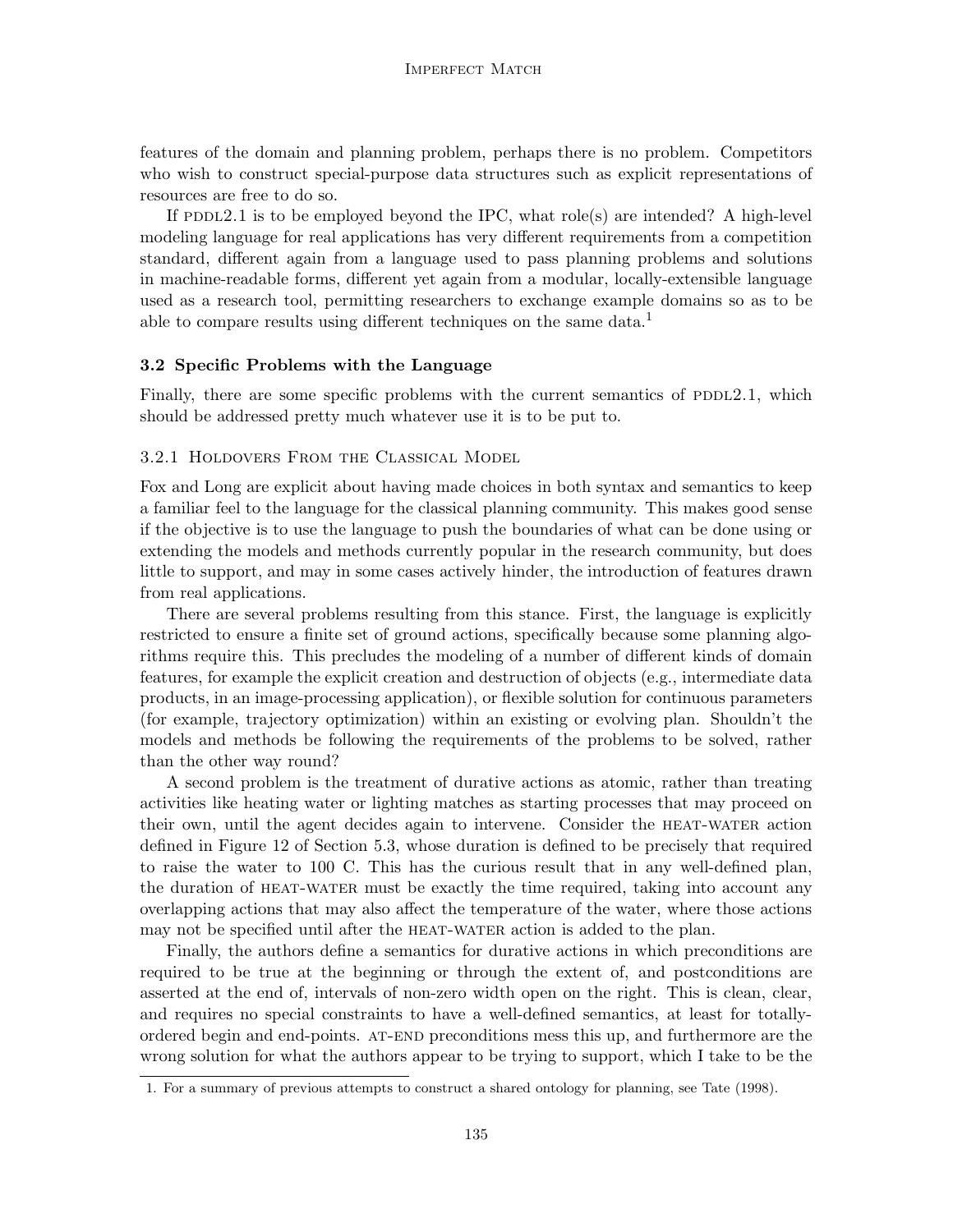implicit expression of complex structure within a durative action ("this action requires p to be true for 2 minutes, from the start of the action"). See Dave Smith's commentary, also in this issue, for a discussion of what a more complete model of complex durative actions might look like, if one were less concerned with staying close to the classical planning model.

#### 3.2.2 Problems with the Definition of the Continuous Model

In Section 5.3, Fox and Long introduce a notation for specifying durative actions with continuous effects, claiming that using their #t notation, it is possible to express a variety of different nonlinear functions of time. At least as presented in that section, the #t construction does not appear to permit the definition, implicit or otherwise, of nonlinear continuous functions. In their example of expressing the effect of acceleration on position by making velocity vary over time, evaluating position at #t by multiplying #t by a time-varying velocity also evaluated at #t will result in an incorrect answer. The required operation is integration, not composition.

Also in that section, the authors say that continuous durative actions don't support exogenous events. I don't understand why they can't, as long as the endpoints of those exogenous events also appear in the plan. Incorporating this capability would significantly increase the range of real (or realistic) problems that could be represented.

#### 3.2.3 Other Issues

Two other matters are worth pointing out as well. First is the restriction to numeric domains for functions, for which a primary motivation cited is the previously-discussed objective of making it possible to construct finite extensional models of the set of possible actions. Nonnumeric functions are frequently useful in real domains, for example to refer to the current state of an object (the current configuration of a piece of communication equipment, say).

Finally, the authors' decision to support "Undefined" values for numeric fluents is by their statement intended to allow actions to determine fluent values by setting them, prior to which the value would be unknown. Representing incomplete information, including unknown propositional and continuous states, is an important capability, and one that should be addressed directly. It might deliberately be left as a later extension but I do not understand the merits of addressing it incompletely in this way.

# 4. Summary and Conclusions

The extensions embodied in PDDL2.1 are a definite step in the direction of a language in which complex planning problems can be expressed. Fox and Long have done the planning community a considerable service, first, in designing and implementing those extensions, and second, in presenting and motivating them in the current paper. The focus on backward compatibility with classical planning is problematic, given their expressed desire to address real (or at least more realistic) applications, and there are some other necessary cleanups to the language, noted above.

Any further extensions to  $PDD2.1$  will have to address the very likely fragmenting of the field into mutually incompatible sub-fields. The logical end of this process can be seen in the survey of scheduling problems compiled by Graham et al. (1977), in which minor